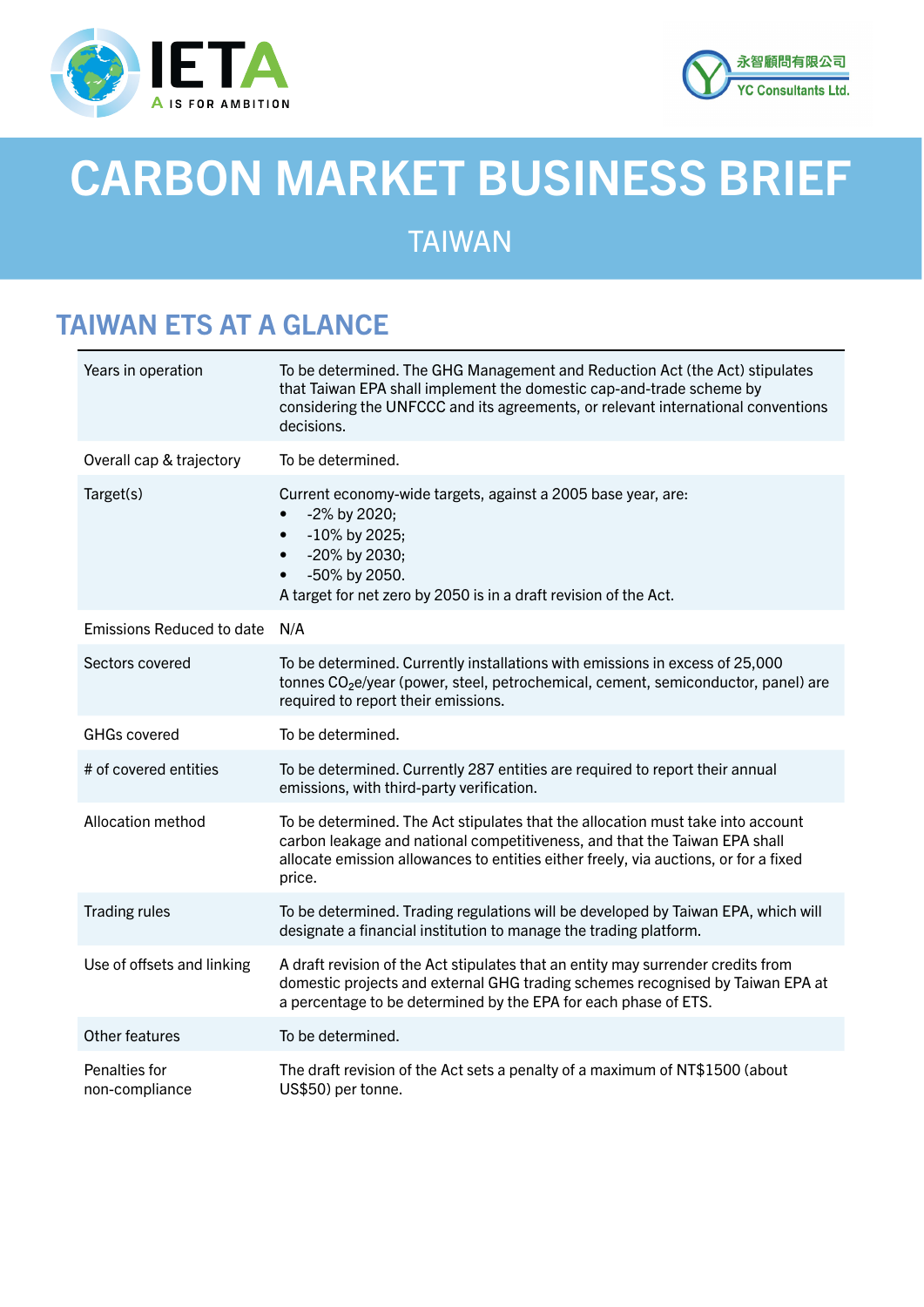| Use of revenues | Proceeds from carbon fee, ETS auctions and trading fees will be put in the GHG<br>Management Fund, which can be used to:<br>1. Reduce GHG emissions;<br>2. Inspect emission sources;<br>3. Provide emission sources with assistance, subsidies or grants for voluntary efforts<br>to reduce GHG emissions;<br>4. Administration of the ETS;<br>6. Climate change adaptation measures;<br>7. Educate, promote, and award grants;<br>8. Conduct international affairs; |
|-----------------|----------------------------------------------------------------------------------------------------------------------------------------------------------------------------------------------------------------------------------------------------------------------------------------------------------------------------------------------------------------------------------------------------------------------------------------------------------------------|
|                 | 9. Carry out research and analysis.                                                                                                                                                                                                                                                                                                                                                                                                                                  |

## MAJOR DEVELOPMENTS

The GHG Act was enacted in 2015, but there is still no clear timeline for the start of the cap-and-trade system in Taiwan. Citing barriers such as small market size, difficulties in international linkage, and limited scope of coverage, Taiwan's EPA is in the process of revising the Act and renaming it the Climate Change Response Act.

In addition to cap-and-trade, mandatory energy efficiency standards and a GHG management fee will be added as complementary policy tools to reduce emissions. The draft revision was approved by the Executive Yuan in April 2021 and will be submitted to the Legislative Yuan. If the revised Act is passed, the carbon fee will be implemented first, with the ETS considered at a later time. The fee is expected to be collected starting 2024 at the earliest for major emitters and large electricity users, and likely at a rate below NT\$300 (about US\$10).

On 30 May 2022, the National Development Commission released Taiwan's roadmap for net-zero carbon emissions by 2050, by setting a goal for an electricity mix of 60-70% renewables, 9-12% hydrogen, and 20-27% fossil fuel with carbon capture, utilisation and storage. In the section on carbon pricing, the roadmap noted the implementation of carbon fee, setting up a platform for trading carbon credits (offsets), and the potential for international cooperation under the Paris Agreement.

#### MARKET COMMENTARY

Trading is limited to domestic offsets mostly used for voluntary carbon neutrality purposes. Since no trading platform is available, the credits are transacted through bilateral contracts with no public price disclosure.

Early action credits have prices similar to the CER market price, while domestic offsets are close to NT\$400-600 (about US\$14-21). As of April 2022, 87 offset projects have been registered, and 21 projects have been issued credits totalling about 23 Mt. Recent revisions to Environmental Impact Assessment (EIA) regulations require new projects to offset at least 10% of increased carbon emissions and allows the use of offset credits. One of the EIA offset programmes involves the replacement of old motorcycles with electric ones and is expected to sell at a price of NT\$1500 (about US\$50). The planned carbon fee will also allow the use of offset credits, with the percentage to be decided later.

#### USEFUL LINKS

[Taiwan GHG Emissions Registry](https://ghgregistry.epa.gov.tw/ghgenglish/index.asp)

[Taiwan Towards UNFCCC](https://unfccc.epa.gov.tw/unfccc/english/index.html)